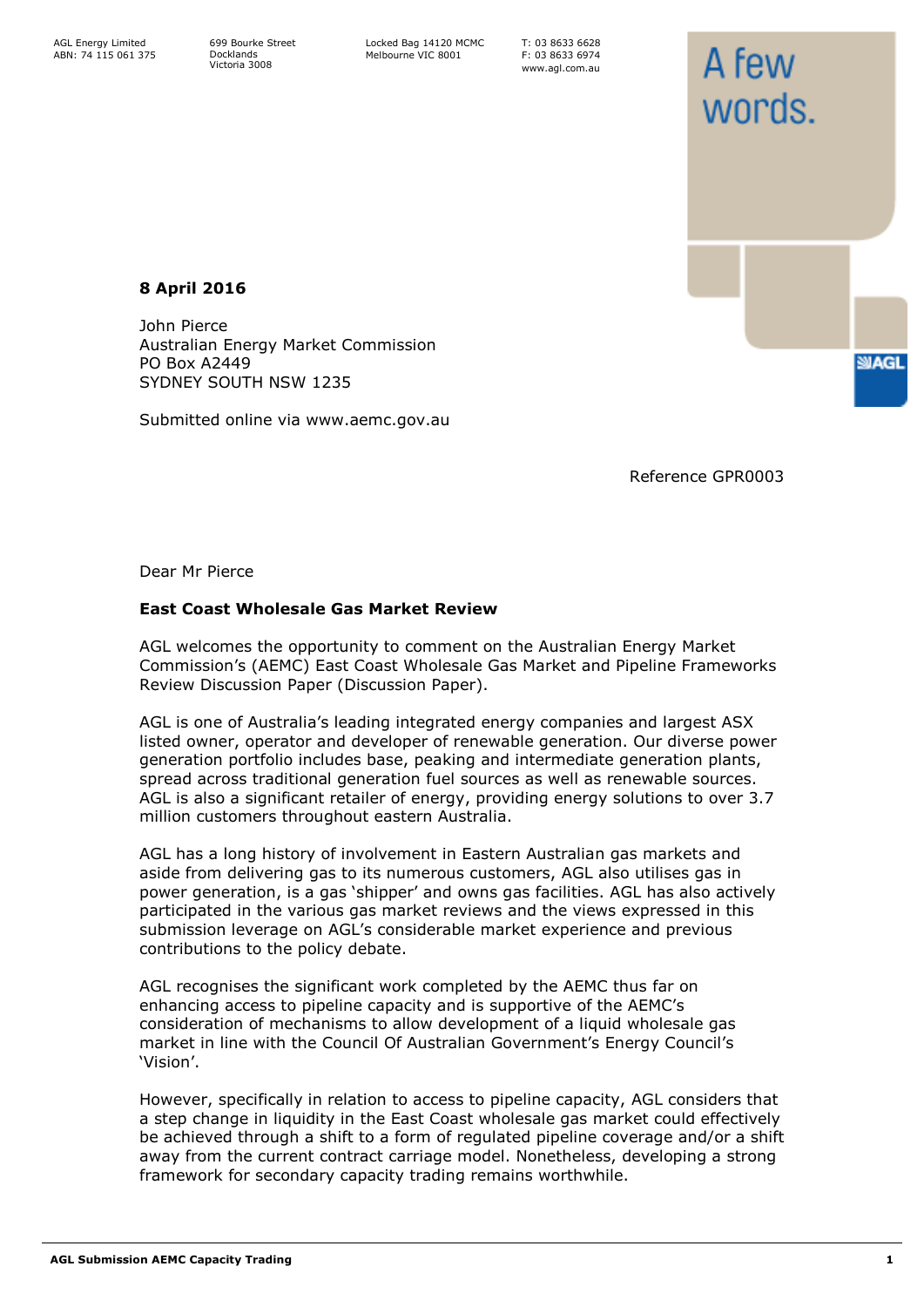

AGL provides the following material in support of its position.

*Standardising contract terms, and improving receipt and delivery point flexibility*

AGL suggests that the take up of standardised primary capacity contracts would be limited, given the bespoke nature of the service related provisions, which the AEMC has acknowledged in its Discussion Paper.

AGL sees greater benefit in developing standardised contracts for secondary capacity trading, to provide an efficient framework for these trades to take place in the short time frame of the proposed day-ahead auction model, which AGL also supports.

AGL considers that the absence of standardised primary capacity contracts is unlikely to impact liquidity in the secondary capacity market, provided the underlying framework for secondary capacity trading embeds receipt and delivery point flexibility, and a single trading platform.

AGL strongly advocates for improved receipt and delivery point flexibility to facilitate secondary trading. Primary capacity holders should be able to transfer capacity between any points, subject only to technical constraints, to maximise the fungibility of held capacity. The alternate proposal of zones covering multiple delivery points also has merit, but still limits flexibility and is not AGL's preferred option.

As the AEMC has queried, AGL notes that allocation agreements will need to change to accommodate an increase in receipt and delivery point flexibility. This is no barrier to moving to a flexible environment, as the anticipated benefits will outweigh any administrative costs that would be incurred to give effect to the new arrangements.

### *Capacity trading platform and the auction*

AGL favours the development of a single trading platform, operated by AEMO, for secondary capacity trades. AGL considers that implementing an auction design operated by AEMO that is simple and fair will be critical to encouraging maximum participation in the secondary capacity market. However, should a pipeline owner be charged with the responsibility of such an operational role, any operational costs associated with participating in the market should be regulated by the AER.

To achieve simplicity, AGL supports a single round, day-ahead auction for the allocation of capacity across the entire East Coast pipeline network. AGL favours the allocation of rights for the full length of each pipeline to simplify auction design, but recognises this may lead to inefficiencies. If multiple segments are the preferred outcome as suggested in the Discussion Paper, these must be offered in combination so bidders are not left stranded with unconnected segments.

Further, and in order to deliver fairness, AGL considers participation should not be limited to fully contracted pipelines, as this could potentially leave the auction open to gaming. Additionally, auction residue should be allocated to the primary